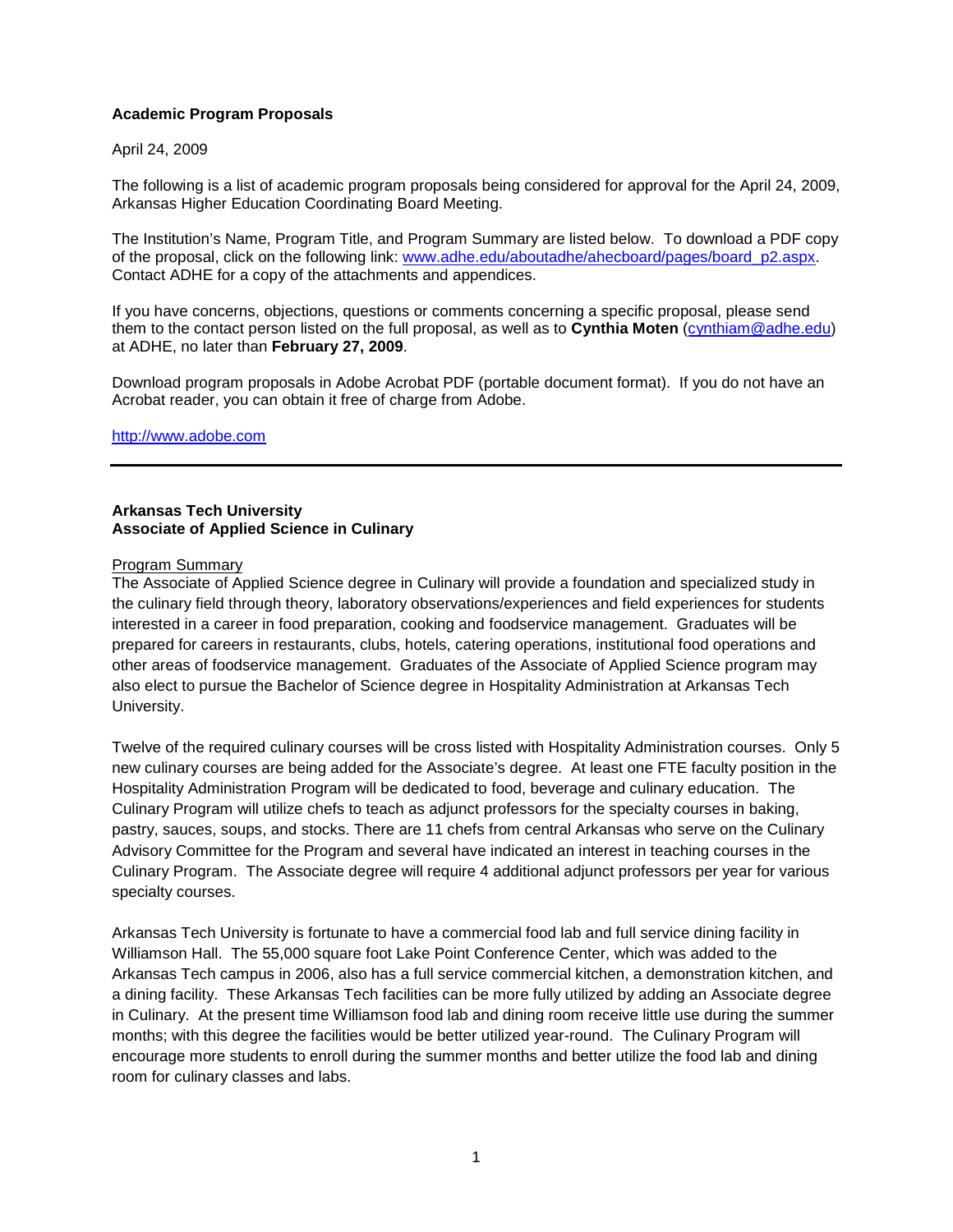There will be only a small addition to the departmental budget, mostly for additional pots, pans, bakeware and miscellaneous utensils. Culinary students will have course lab fees to cover food costs associated with the courses.

The Culinary Program will be supported by the existing Bachelor of Science in Hospitality Administration which has an emphasis in Food and Beverage Management. In addition to sharing cross listed courses, faculty, equipment and facilities the Culinary Program will share library resources with the Hospitality Program.

# **Arkansas Delta Training and Education Consortium (ADTEC) Certificate of Proficiency, Technical Certification and Associate of Applied Science in Renewable Energy Technology**

# Program Summary

The new program in Renewable Energy Technology is a joint proposal presented by the Arkansas Delta Training and Education Consortium (ADTEC). This consortium is composed of five Eastern Arkansas Delta community colleges: Arkansas Northeastern College, Arkansas State University-Newport, East Arkansas Community College, Phillips Community College of the University of Arkansas, Mid-South Community College.

The Center of Excellence in Renewable Energy Technology Education, through the department of applied technology, is requesting approval of a new program with a career pathway beginning with a Certificate of Proficiency to a Technical Certificate and leading to an Associate in Applied Science degree. The new degree/program, Renewable Energy Technology, will offer an AAS with a total of 63-65 credit hours for the AAS. This program with a defined career pathway is a goal of the Community Based Job Training and WIRED grant awarded to Phillips Community College of the University of Arkansas in April of 2008. It will be offered on the PCCUA campus and replicated at Arkansas State University-Newport, Arkansas Northeast Community College, Mid South Community College, and East Arkansas Community College as an ADTEC program of study. After a student earns the AAS, he/she will be able to pursue a Bachelor of Applied Science which has been planned as a component of the program and will be provided by Arkansas State University (ASU) in Jonesboro.

The Renewable Energy Technology (RET) program is designed for students interested in careers in renewable energy technology. Focusing on the practices, skills, and knowledge necessary for employment in the numerous industries associated with the emerging field of renewable energy, RET provides learning experiences through the implementation of an engaged and applied curriculum delivery system that addresses the various processes and services which constitute the industry. Students will explore the RET industries and the integrated roles played by producers, managers, laborers, regulators, planners, and others in the field. Educational experiences will include a basic introduction to renewable energy technology as well as basic courses in safety instruction, basic electricity, technical thinking, and a basic mechanics course as well as more advanced courses like biomass and feedstocks, biofuels and bioprocess practices, and process instrumentation. Accordingly, the curriculum and its interaction with professionals in the industry provide students with the knowledge, skills and experience to be successful in the rapidly expanding field.

Only a few courses will be added to the curriculum to provide the Certificate of Proficiency, Technical Certificate, and Associate Degree in Renewable Energy Technology. The new courses are 1) Introduction to Renewable Energy Technology, 2) Biofuels, 3) Biomass and Feedstocks w/ Lab, 4) Bioprocess Practices and Lab, 5) Process Instrumentation (the title of this course may vary from one college to another), 6) Internship**.** In addition, an elective will be made available at some of the ADTEC colleges. The curriculum will also include existing courses such as Basic Mechanics, Industrial Safety, and Basic Electricity, and a new elective, Technical Thinking (See Section 7, pg.14 for full course descriptions)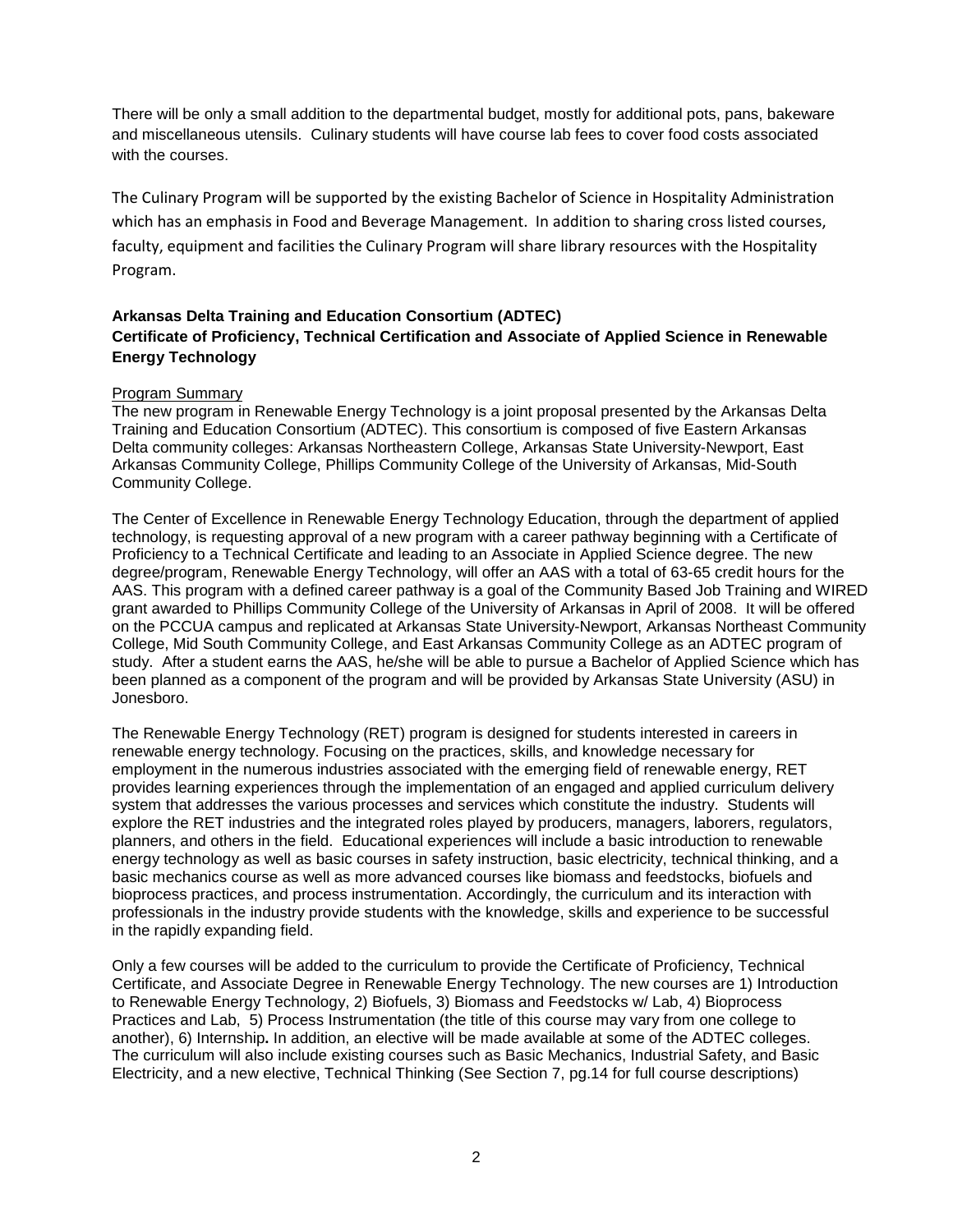The total cost of this project is \$3,175,314, with \$1,983,214 of this amount requested under this U.S. Department of Labor Employment and Training Administration Community-Based Job Training Grant Proposal. The detailed budget is provided in Section 10. Note that the budget represents the funding for the Center of Excellence for Renewable Energy Technology and the baccalaureate portion of the Career Pathway in Renewable Energy Technology, which will be located in Arkansas County. Funding for this Center is from the following sources:

| 1. University Center funds               | \$370,100   |
|------------------------------------------|-------------|
| 2. Arkansas Delta WIRED region (Federal) | \$672,000   |
| 3. Economic Development Funds            | \$125,000   |
| Total                                    | \$1,167,100 |

Of the amount of \$1,983,214 requested under the grant proposal from USDOL/ETA, the amount of \$600,000 (30.2%) will be used to support tuition and training fees. An additional amount of \$25,000 has been committed by the Arkansas State WIB for this purpose. This pool of tuition and training fees will be jointly accessed by community colleges and one-stop centers. All training and education funded by the grant must be accomplished at an ADTEC community college. The remaining \$1,383,214 will support capacity building at the five Arkansas Delta Training and Education Consortium community colleges. These capacity-building funds will support the salary and fringe benefits for one faculty member, equipment, travel, supplies, and indirect costs at each of the ADTEC community colleges, with the exception of Phillips Community College of the University of Arkansas (PCCUA). PCCUA capacity is funded through the non-DOL/ETA funds shown above.

The Center of Excellence for Renewable Energy Technology, which is funded by the sources shown above, will develop the Career Pathway in Renewable Energy Technology. This Center will provide programs of study, training materials, laboratory exercises, summer workshops for high school and community college teachers, and will be the primary resource for regional community colleges. This Center will also support regional industry by 1) Developing education and training materials; 2) Facilitate workshops and conferences; and, 3) Maintain a database of skill standards.

# **Cossatot Community College of the University of Arkansas Associate of Applied Science in Culinary Arts**

### Program Summary

The Culinary Arts program is an Associate of Applied Science degree program that will provide foundation and specialized study on the culinary field through academic, laboratory, and field experiences. The freshman studies provide the knowledge and skills necessary for the individual to ensure efficient and quality product preparation and service in the food-service setting. The required general education courses enhance the experience. The sophomore studies expand on culinary knowledge and skills through more advanced culinary studies with additional emphasis placed on management, personnel, ethics, and law in a service setting with preparation of the individual for increasing supervisory responsibility. This program prepares its graduates for careers in restaurants, clubs, hotels, catering operations, and institutional food service.

Students will gain practical experience in catering and restaurant operation by preparing and serving meals to groups visiting the College. In the course of the program, each student rotates through several positions, from dishwasher to manager. Actual meeting time may vary from week to week depending on the activities in which students participate. Night and weekend work may be required on some occasions. Upon completion of the Sanitation and Safety course, students must pass the National Restaurant Association's food service sanitation certification test in order to stay in the program. Successful completion of the program and additional work experience under a certified chef/baker allow graduates to take the certification examinations of the American Culinary Federation and The Retail Bakers Association.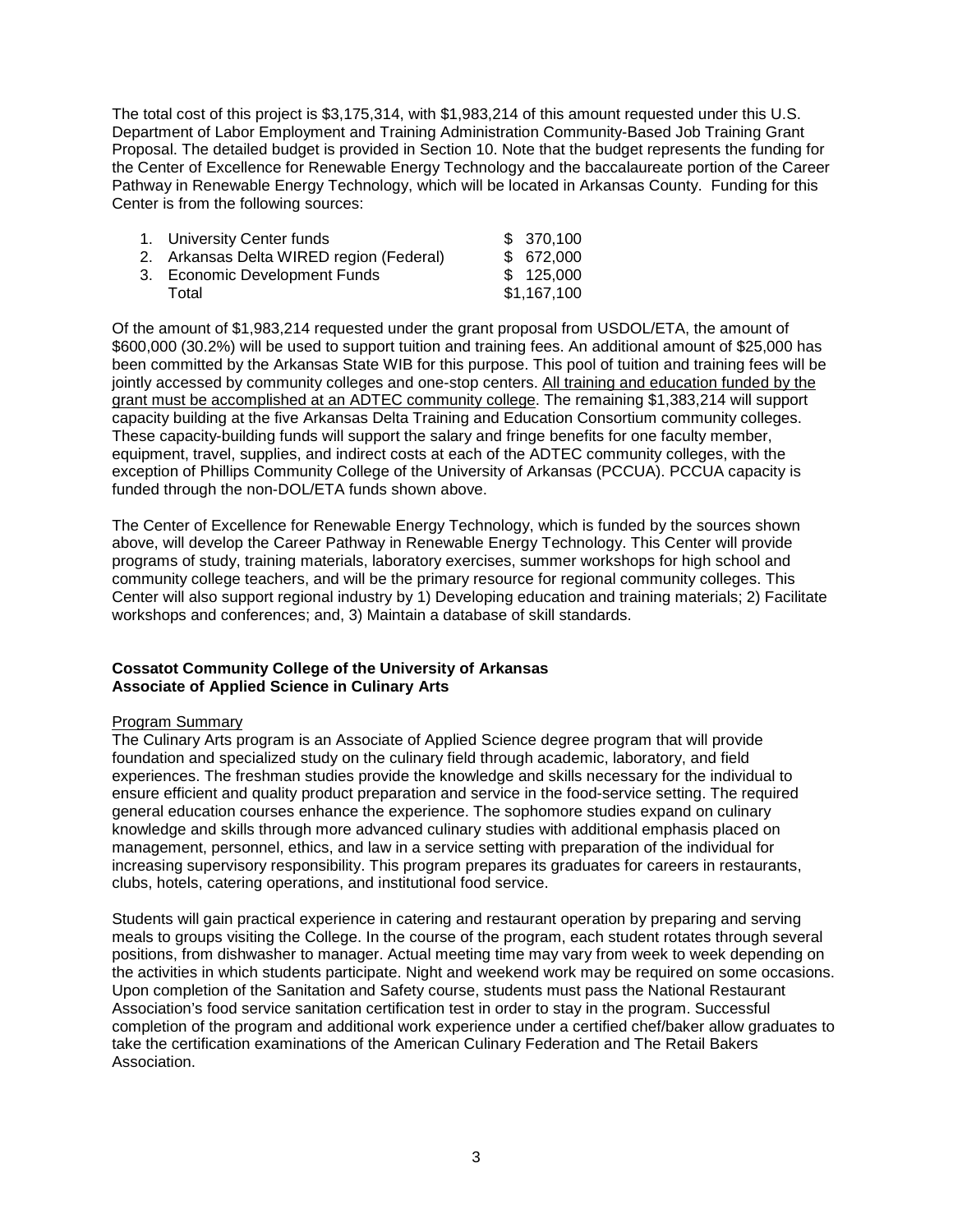Thirteen new courses will be added to the CCCUA catalog to accommodate the curricular demands of the program. New courses will include: Sanitation and Safety, Food Science & Nutrition, Food Production I, Baking and Desserts, Dining Service & Presentation, Catering Management, Menu Planning & Purchasing, Food Production II, Food Production III, Stocks, Sauces, and Soups, Garde Manger, Meat and Seafood, and American Regional Cuisine

Facility and equipment costs are significant and have been budgeted as part of the \$1.5 million renovation of the Ashdown campus. The program will require two full-time faculty members at an annual cost of approximately \$78,400 annually. The college estimates an annual supply cost of approximately \$30,000 with a substantial amount of this money being recovered by catering fees after the first year of operation.

Two new, full-time faculty (beginning with one the first semester and adding the second in semester two) will be required. Faculty will be required to have an Associate Degree or Higher in Culinary Arts with preference given to Bachelor Degrees in Culinary Arts or Hospitality Management and Chef Certification. The expected hire date for the lead instructor is May, 2009. The second instructor is expected to be hired in December, 2009. The annual cost of faculty resources is just above \$78,000.

# **Rich Mountain Community College Technical Certificate in Computer Forensics by distance technology**

### Program Summary

It is important to understand where RMCC has come in the last two years in its online offerings. The RMCC Board of Trustees made the increase in online offerings a priority and set aside over \$130,000 out of reserves to provide incentives and resources to increase the number of online courses offered. A distance education taskforce has been established in recent years and continues to enhance policies and procedures for course development, delivery methods, and professional development to insure quality online course offerings.

During the fall of 2007 RMCC only offered five courses via online delivery. During the Spring 2009 semester 22 online courses were offered in a variety of disciplines and degrees.

Computer forensics, sometimes called cyber forensics, is the use of analytical techniques to identify, collect, preserve, and examine evidence and information that is magnetically stored or encoded on the storage media of computers, telephones, personal digital assistants (PDAs), and other electronic devices capable of storing digital information. It is used to recover and review hidden files, damaged or corrupted files, deleted files, password protected files, encrypted files, email and web mail correspondence, evidence of web browsing, internet chat data, cellular telephone records, and Global Positioning System tracks, among others.

This program prepares students to work in computer investigations. Typically, information is gathered during a computer forensics investigation that is not available to or viewable by the average computer user, such as deleted files and fragments of data that are hidden or otherwise obscured from view. Special skills and tools are needed to obtain this type of information or evidence.

Thus, training students in the preservation, identification, extraction, interpretation, and documentation of computer evidence and following the rules of evidence and legal procedures is the purpose of this course of instruction. Learning outcomes include knowing how to maintain the integrity of evidence and factually report the information uncovered during an investigation.

No additional faculty are needed to offer the computer forensics courses. Money has been allocated to provide advertising and marketing for the new program. No additional costs are foreseen. Moodle is currently being used as the delivery platform. Moodle is an open source product which higher education institutions can use free of charge.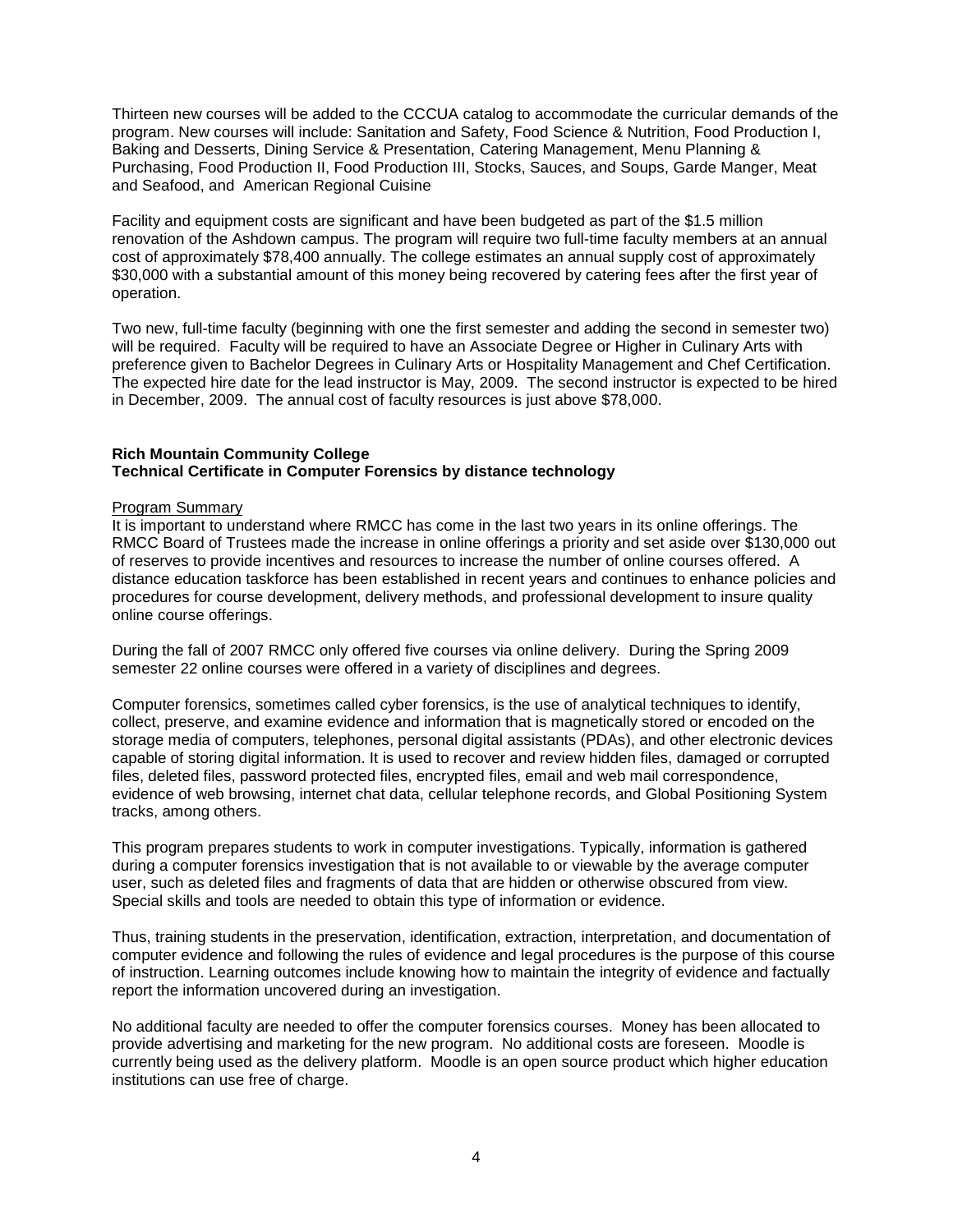Existing faculty will teach the courses required for the certificate. The current delivery platform, Moodle, will be used for online course delivery.

There is no other program such as this in the state. There are jobs available in this field in the RMCC service area, the state of Arkansas, and the rest of the country. For students wanting to enter the field, there are four employment possibilities, 1) to enter law enforcement, 2) to work in the information security or computing investigations department of a private company, 3) to work for a specialized computer forensics company, or 4) to start one's own business providing computer forensic services and consulting. Attorneys frequently need the services of computing professionals with computer forensic skills as do individuals and businesses. According to Steve Hailey of the Cyber Security Institute, "There is now, and will continue to be, an infinite demand for computer forensics experts".

### **University of Arkansas Community College at Hope Associate of Applied Science in Power Plant Technology**

### Program Summary

This program is designed for entry-level employment in the operation of facilities where steam and/or electricity is generated such as modern fossil fuel power plants, food processing plants, paper mills, tire and rubber product manufacturers, water treatment facilities, or others. Graduates will master the theories and responsibilities of plant operations and the mechanical and chemical technologies needed for working in related industrial operations. Four areas of emphasis will be offered: Power Plant Operations, Electrical and Instrument Tech, Welding, or Machinist.

Existing degree programs that support the proposed program: CP in Industrial Technology – Electrical CP in Industrial Technology – Machine Shop CP in Industrial Technology – Mechanical CP in Welding Technology – Basic Welding CP in Welding Technology – Construction Welding TC in Industrial Electricity TC in Industrial Maintenance Technology TC in Welding Technology AAS in General Technology

### **University of Arkansas – Fort Smith Bachelor Science in Biochemistry**

#### Program Summary

The biochemistry program emphasizes chemical methodologies applied to molecular biology. Biochemistry students gain knowledge and develop analytical skills in intra- and intercellular chemistry, which demands an understanding of both chemistry and biology. This cross-disciplinary venture provides greater opportunity for employment or entry into post-baccalaureate programs such as graduate school or medical school. The variability with upper-level electives allows students to tune their undergraduate experience toward their future goals. While biology and chemistry remain traditional tracts for preprofessionals, it is expected that biochemistry will become the discipline of choice among these individuals.

At present no additions or modifications to current courses are required to accommodate the new degree. However, as with any science, future adjustments can be expected as the field grows and more knowledge is gained. No additional costs or resources are required. The program is developed from currently-existing courses. The Biology and Chemistry degrees will support this program.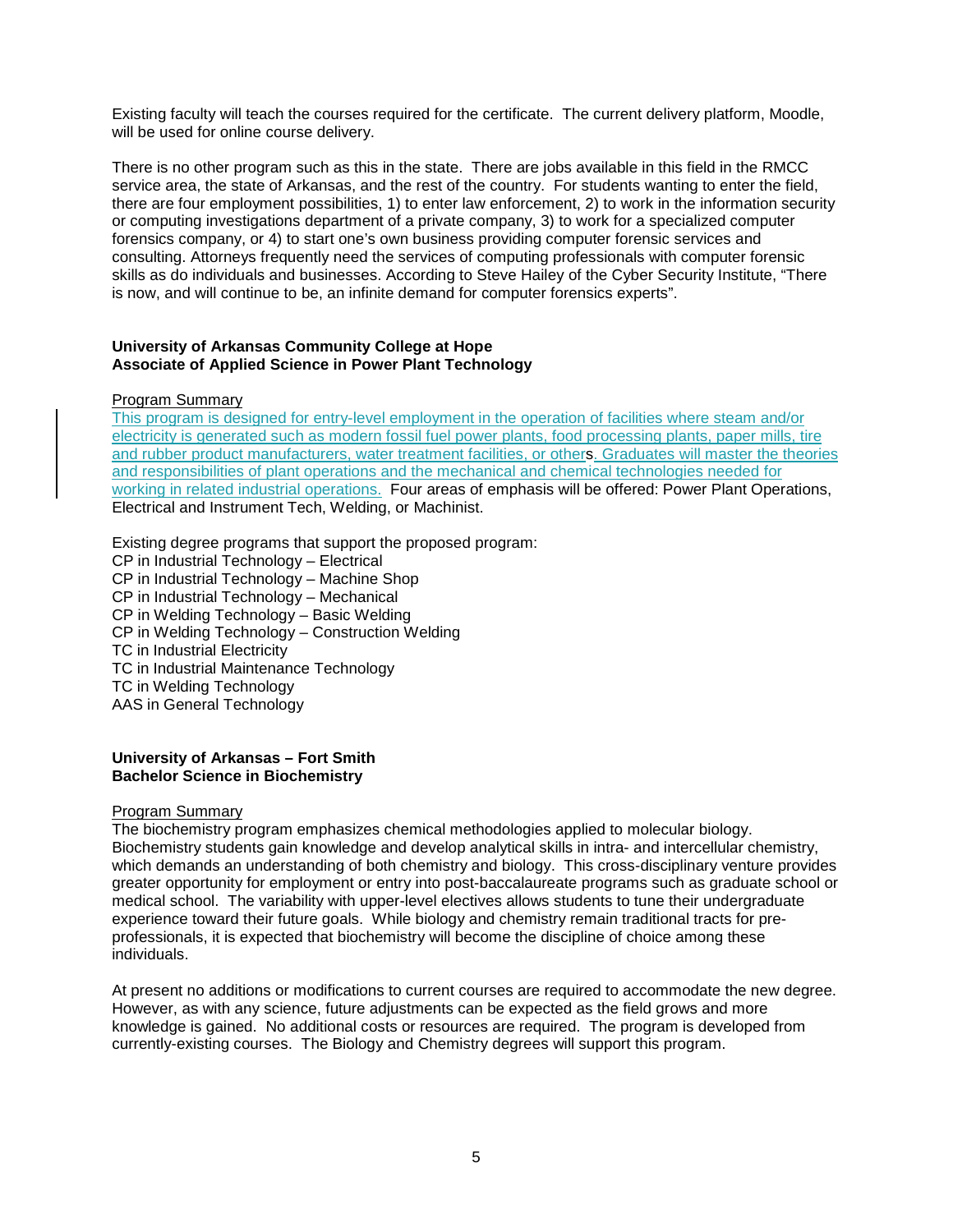# **University of Arkansas at Little Rock Bachelor of Fine Arts in Dance Performance**

#### Program Summary

The Bachelor of Fine Arts in Dance Performance is a four-year pre-professional degree. In keeping with the university's mission, this program will provide intensive training in dance technique, performance and choreography while offering a well-rounded education designed to develop thinking artists. This degree will serve to offer a degree in Dance in the State of Arkansas, filling a void that has caused many students to seek their degrees in other states. It will also provide a resource for dancers and dance educators in primary and secondary school programs and dance studios throughout the state.

The curriculum has been designed to integrate with the university's core curriculum while striving to meet the standards for a B.F.A. degree as constructed by the National Association of Schools of Dance.

The proposed B.F.A. in Dance Performance will complement the existing B.A. in Theatre by offering a wide array of courses open to Theatre majors (and the general student body), and by offering numerous opportunities for collaboration between the students and faculty in both Dance and Theatre. In turn, dance majors will have the opportunity to take courses in Theatre that complement their coursework in Dance.

Although most courses are being re-written to meet the standards of the National Association of Schools of Dance (NASD) and to conform to the structure used by most university dance programs, many of the basic course ideas already exist in the curriculum and are currently offered. With the addition of a few key courses, the proposed degree can begin immediately.

The decline and eventual suspension of the B.A. in Dance at UALR was based on a number of factors. In the late 1990s, due to the failing health of the tenured dance faculty in place, it became impossible to offer the full range of dance technique classes necessary to continue the major. As fewer technique courses were offered, numbers declined in the dance program. Additionally, Arkansas students interested in serious pre-professional training for their college dance education were seeking B.F.A. programs in neighboring states and across the country. While the B.A. program had flourished in the past, the cultural climate was changing, and the tenured dance faculty in place at UALR did not possess background or experience necessary to develop a new B.F.A. degree in Dance. In 1999, the department's B.A. in Dance was suspended, leaving a great void for the numerous Arkansas students interested in studying dance at the university level.

Even with the suspension of the B.A. in Dance, the dance minor continued to be offered and, as most of the original courses are still "on the books," a fundamental base for the new program exists in one form or another. The current curricular reconstruction is based on different educational objectives and revises and amplifies the original course offerings in history, kinesiology, pedagogy, technology, and musical research while supporting existing studio classes in ballet, modern, and jazz techniques. Attention has been paid to changes in the prefixes, course numbering, time and credit variables, repeatability, and periodicity, as well as the area's relationship to the baccalaureate in theatre.

Through a recent retirement and the restructuring of other faculty resources, the department has put in place two full-time dance faculty positions and an accompanist position in anticipation of the proposed B.F.A. in Dance Performance. With the recent hiring of our new dance area head, we have again been able to offer the technique courses needed for our dance minors, as well as the additional courses that will be part of the new B.F.A. curriculum. These classes have filled easily, and many have filled beyond capacity, even without the new degree yet in place.

One cost of starting the new B.F.A. in Dance will be the increase of the Ottenheimer Library's dance holdings. This entails a one-time expense to help bring the holdings up to date, and a relatively small annual budget to gradually increase the library's dance collection. Additional costs include recruitment and travel money. (See #10 – New Program Costs)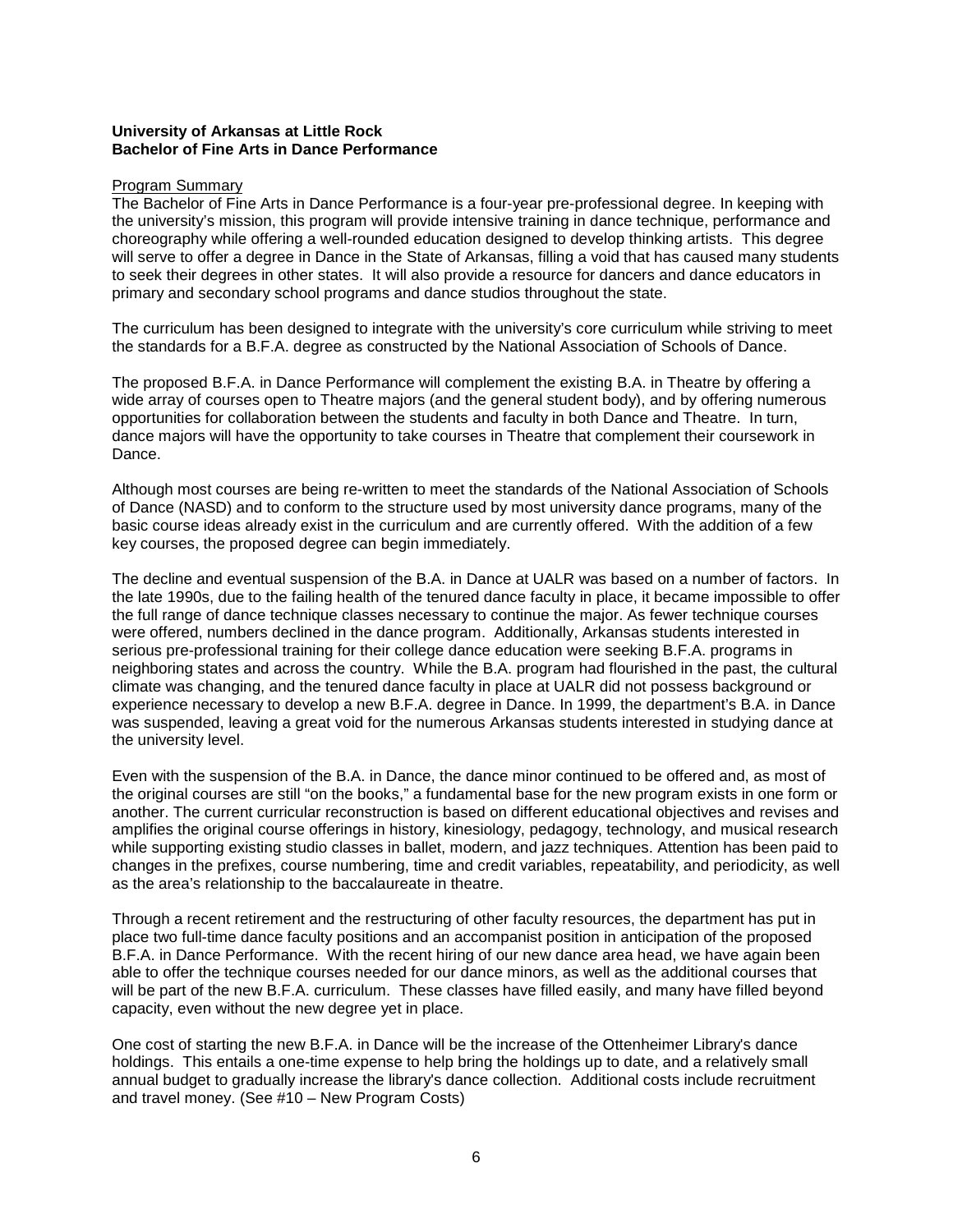The facilities, including studio space, sound equipment, pianos, and the existing performance facilities, are already in place, and will be sufficient to house the new B.F.A. in Dance Performance. The existing degree program in Theatre serves to support the curricular and production needs of the proposed degree program. As stated earlier, with the addition of a few new courses, this B.F.A. in Dance Performance can begin immediately.

### **University of Arkansas at Little Rock Doctor of Philosophy in Criminal Justice**

### Program Summary

The Department of Criminal Justice, University of Arkansas at Little Rock proposes a doctoral program (PhD) in Criminal Justice. The program is created with the goal of increasing the number of doctorally trained graduates in criminal justice to meet increasing demand for academic teaching positions as well as policy and administrative leadership positions in the criminal justice field.

Admission to the program will require a master's degree and specific statistics and methodology courses at the master's level. Students in the doctoral program will be guided through an intense, supervised course of study in crime, the causes of criminal behavior, and governmental responses to crime. The program will provide students advanced academic training, strong methodological and statistical skills, and special expertise in the study of crime and justice. The program will require intensive work in qualitative and quantitative methods, statistical analysis, and research design. Graduates will understand the complex dynamics of crime and the criminal justice system in the U.S. and demonstrate expertise in research and the analysis of crime. Graduates of this program will serve as professors in universities, as researchers in non-profit and commercial organizations focusing in the broad area of crime and justice, and as researchers and supervisors in government agencies.

The curriculum includes 57 graduate semester hours divided into five sections: a) research design and statistical analysis, b) crime and justice, c) electives and specialization, d) research practicum, and e) dissertation. These courses combine to produce students who have mastered the theories of crime and justice and have demonstrated advanced skills in research and statistical analysis necessary to conduct research and inform policy and practice in both pure and applied research.

Courses will be drawn from existing Master of Arts courses in the UALR Department of Criminal Justice and new courses developed to represent a strong doctoral education. All courses will be taught in the classroom or in consultation with individual faculty; none will be taught on-line. Existing courses at the master's level will be enhanced and strengthened to make them appropriate for doctoral students. In addition to the Research Practicum and Dissertation courses, five new courses will be added for this doctoral program.

The Department possesses sufficient academic resources for a strong doctoral program. The range of faculty and research represents a unique advantage in providing students the skills and abilities they need to be successful in academic, research, and policy positions, both within Arkansas and across the U.S. The program will be supported by a strong undergraduate (BA) program and a Master of Arts program that has consistently enrolled about fifty students a year for over three decades. The doctoral program will also enhance economic development and governmental efficiency through the research and knowledge of a diverse faculty. Library holdings, equipment, and physical resources within the Department are sufficient to support both student and faculty needs with the exception of the addition of six offices for graduate assistants and furniture for those offices.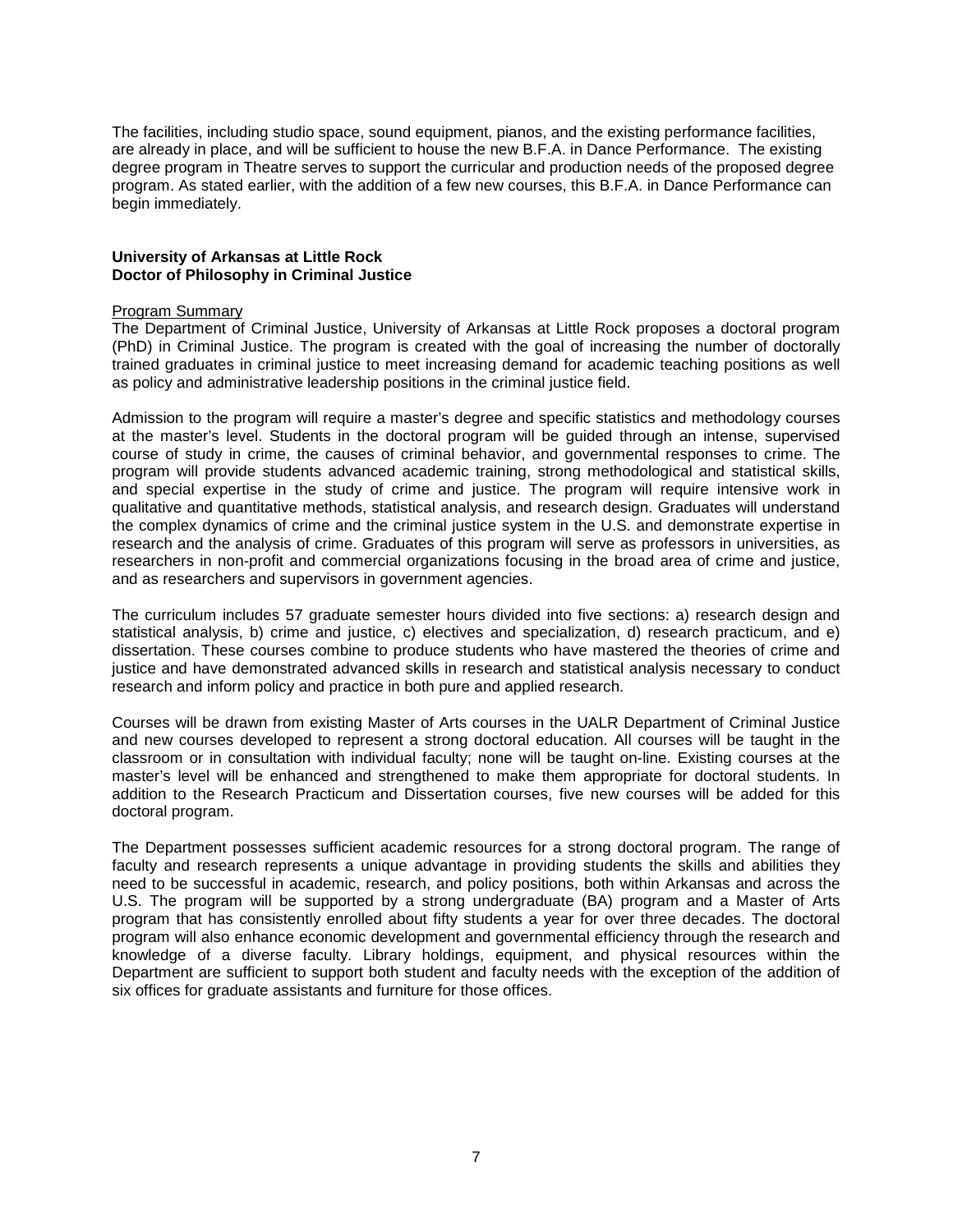#### **Institutional Certification Advisory Committee (ICAC) – April 2009**

The following applications for certification will be reviewed by ADHE for possible consideration at the April 2009 ICAC quarterly meeting.

### **DeVry University, Naperville, Illinois**

Initial Certification – Online Master of Science in Educational Technology Master of Science in Electrical Engineering Master of Business Administration Master of Accounting and Financial Management Master of Human Resource Management

### **Drury University, Springfield, Missouri**

Initial Certification – Online Bachelor of Business Administration Bachelor of Science in Health Services Bachelor of Science in Instructional Technology Bachelor of Science in Organizational Studies

### **Excelsior College, Albany, New York**

Recertification – Online Associate of Applied Science in Business Associate of Applied Science in Administrative/Management Studies Bachelor of Science in Accounting Bachelor of Science in General Business Bachelor of Liberal Arts Bachelor of Science in Management of Human Resources Bachelor of Science in Management Information Systems Bachelor of Science in Marketing Master of Business Administration

### **Franklin University, Columbus, Ohio**

Initial Certification – Online Bachelor of Science in Public Relations Bachelor of Science in Operations and Supply Recertification – Online Bachelor of Science in Accounting Bachelor of Science in Applied Management Bachelor of Science in Business Administration Bachelor of Science in Business Forensics Bachelor of Science in Computer Science Bachelor of Science in e-Marketing Bachelor of Science in Financial Management Bachelor of Science in Forensic Accounting Bachelor of Science in Healthcare Management Bachelor of Science in Human Resources Management Bachelor of Science in Information Technology Bachelor of Science in Management Bachelor of Science in Management Information Sciences Bachelor of Science in Marketing Bachelor of Science in Public Safety Management Bachelor of Science in Web Development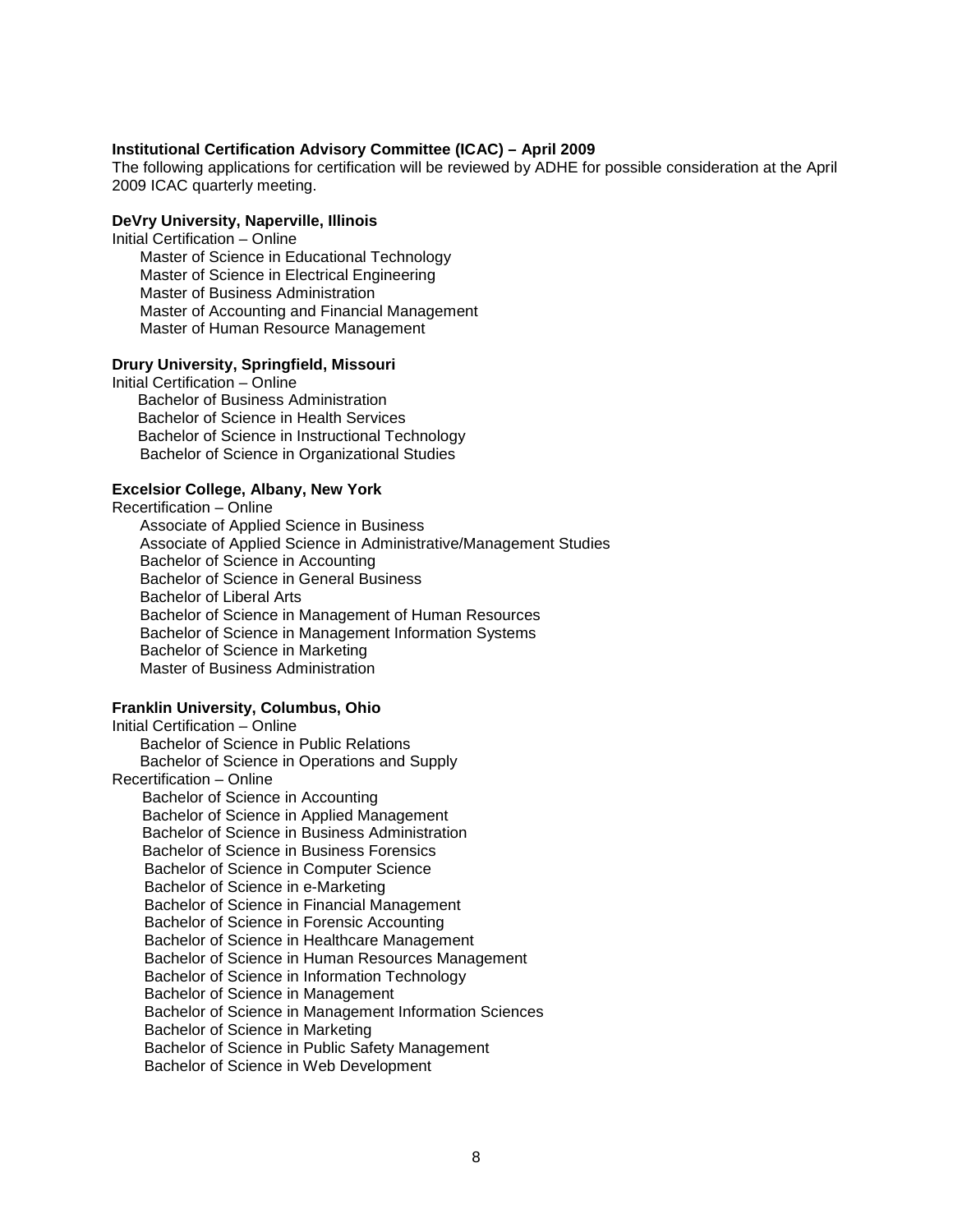### **Kaplan University, Fort Lauderdale, Florida**

Initial Certification – Online Master of Science in Higher Education

### **Regis University, Denver, Colorado**

Initial Certification – Online Master of Science in Database Technologies Master of Science in Information Assurance Master of Science in Systems Engineering Recertification – Online Bachelor of Science in Accounting Bachelor of Science in Business Administration Bachelor of Science in Computer Networking Bachelor of Science in Computer Science Bachelor of Science in Finance

**Remington College, Little Rock, Arkansas** 

Initial Certification Associate of Applied Science in Paralegal

#### **Strayer University, Arlington, Virginia**

Initial Certification – Online Bachelor of Business Administration Bachelor of Science in Information Systems Bachelor of Science in Professional Accounting Master of Science in Accounting Master of Business Administration

#### **Strayer University, Arlington, Virginia**

Initial Certification – New location in Little Rock, Arkansas Bachelor of Business Administration Bachelor of Science in Information Systems Bachelor of Science in Professional Accounting Master of Science in Accounting Master of Business Administration

### **University of Phoenix, Phoenix, Arizona**

Initial Certification – Online Associate of Arts/Information Technology in Visual Communications Doctor of Philosophy in Industrial/Organizational Psychology Recertification – Online Bachelor of Science in Communication Bachelor of Science in Psychology Bachelor of Science in Criminal Justice Administration

### **University of Phoenix – Little Rock, Arkansas**

Recertification Bachelor of Science in Communication Bachelor of Science in Psychology Bachelor of Science in Criminal Justice Administration

### **University of Phoenix – Rogers, Arkansas**

Recertification Bachelor of Science in Communication Bachelor of Science in Psychology Bachelor of Science in Criminal Justice Administration